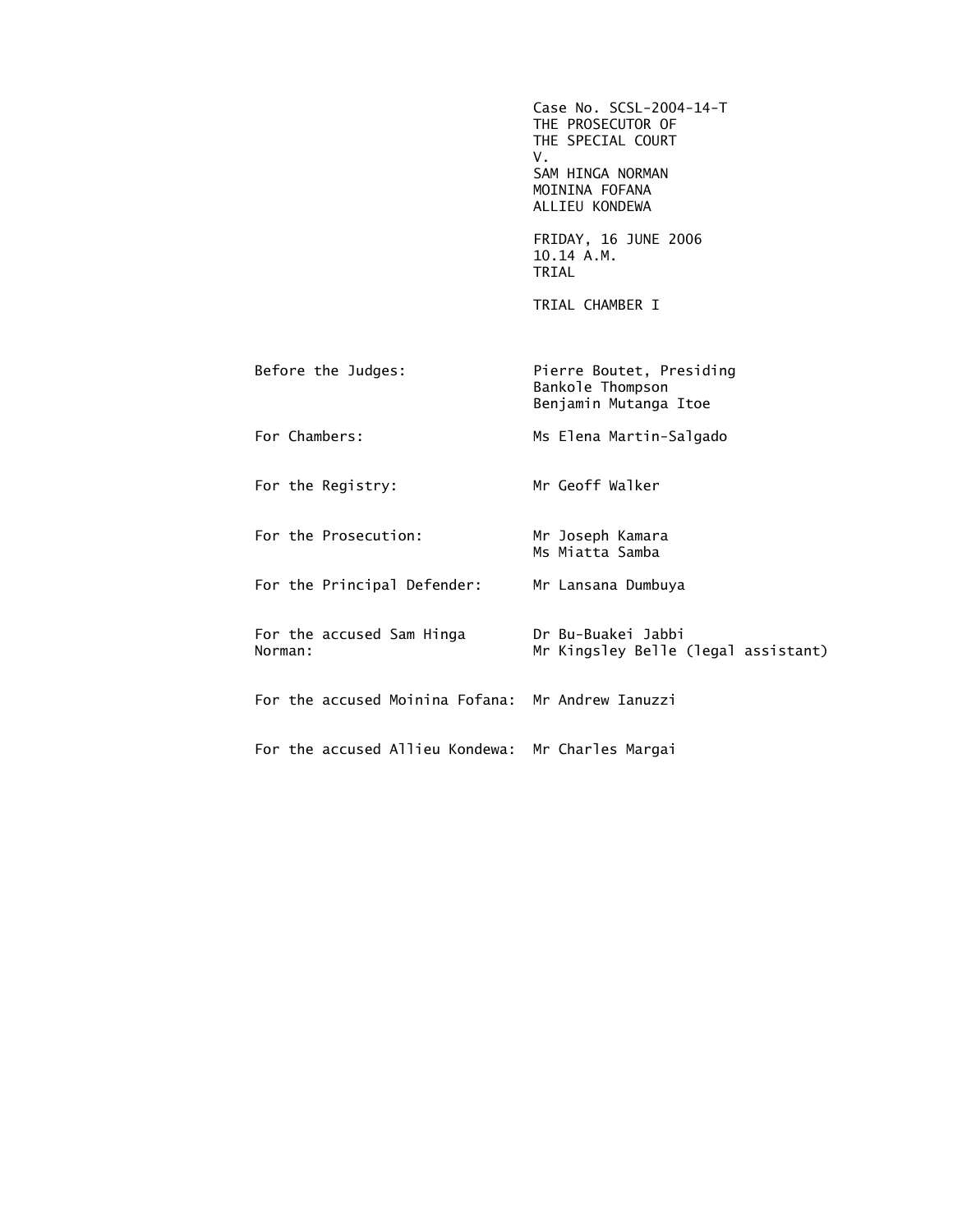1 [CDF16JUN06A - SV] 2 Friday, 16 June 2006 3 [Open session] 4 **A EXECUSE [The accused present]**  10:14:32 5 [Upon commencing at 10.14 a.m.] 6 PRESIDING JUDGE: Good morning, counsel. Mr Dumbuya, I 7 notice that you're still occupying for the second accused this 8 morning. For the record, can you just confirm that this is -- 9 MR DUMBUYA: Yes, Your Honour, with instructions from 10:15:43 10 counsel for the second. 11 PRESIDING JUDGE: Thank you very much. Yesterday when we 12 adjourned, Dr Jabbi, we were at a stage where you raised with the 13 Court that you were asking the Court to sit in a closed session, 14 if I'm not mistaken, and that's where we adjourned to this 10:16:09 15 morning to determine how we were to proceed -- if we were to 16 proceed and how we were to proceed about that. So we're 17 listening to you. I take it, before we get there, that you have 18 no witnesses this morning. I see none in the witness chair, but 19 that doesn't mean you don't have any. 10:16:32 20 MR JABBI: No, My Lord. 21 PRESIDING JUDGE: Very well. You suggested yesterday that 22 to hear this application we should be in a closed session. To 23 make that determination, obviously if you are making an 24 application for a closed session, we have to go into a closed 10:16:57 25 session for the application and then we'll make the determination 26 as to whether or not we will hear what you have to say in a 27 closed session. So if this is still your position this morning, 28 I'm just putting it to you as to the procedure we intend to 29 follow if you wish to proceed.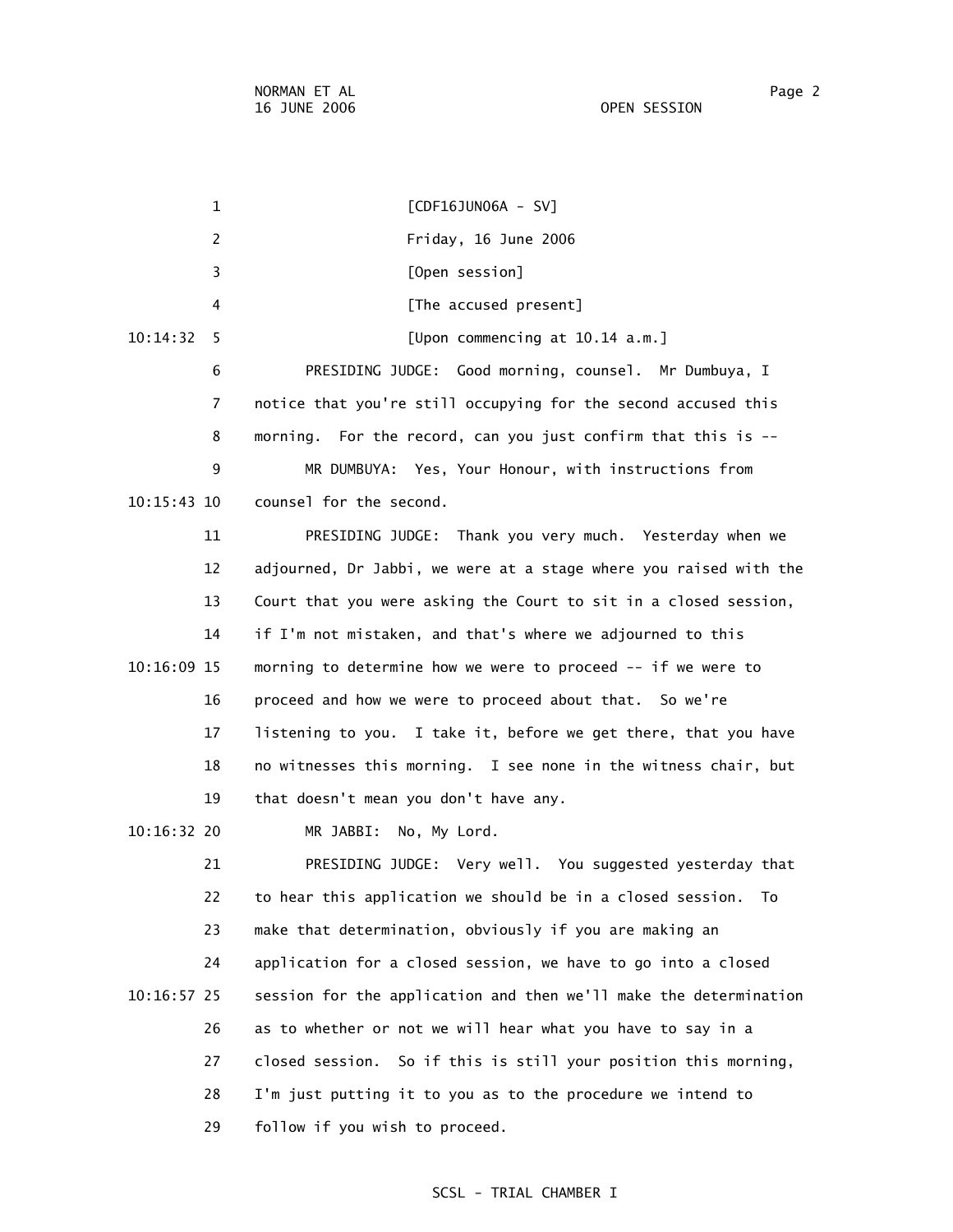1 MR JABBI: My Lord, my instructions are that the matter we 2 were about to raise yesterday may now be treated in open session 3 with the full approval of the first accused. 4 PRESIDING JUDGE: Very well. So you're prepared to inform 10:17:38 5 the Court of that situation now? 6 MR JABBI: Just before I do that, My Lord, are we coming 7 back to the question of the witness, because I just decided to 8 answer your question directly, but perhaps I have some 9 observations to make, which I can make afterwards, of course. 10:18:00 10 PRESIDING JUDGE: We are still part of your case at this 11 moment. 12 MR JABBI: Thank you very much, My Lord. My Lord, the 13 first accused is concerned about his present state of health and 14 he is desirous that speedy remedial action be taken in respect 10:18:58 15 thereof, preferably during the upcoming recess so as to be 16 completely sure that his condition does not lead to any 17 interruption of the trial proceedings when they shall have 18 resumed in September this year. 19 My Lord, the first accused reports that he has been 10:20:15 20 comprehensively examined by the medical doctor in charge of the 21 detention and that he believes the medical doctor is in a 22 position both to make a report on the medical condition of the 23 first accused and also to recommend action of surgery within the 24 shortest possible time. Furthermore, that the nature of surgery 10:22:19 25 required is such that it is unavailable within Sierra Leone. 26 PRESIDING JUDGE: Can you be more specific, please? 27 MR JABBI: About the nature of surgery? 28 PRESIDING JUDGE: Yes, because you're talking of the nature 29 of surgery. So to avoid any misconception or misunderstanding as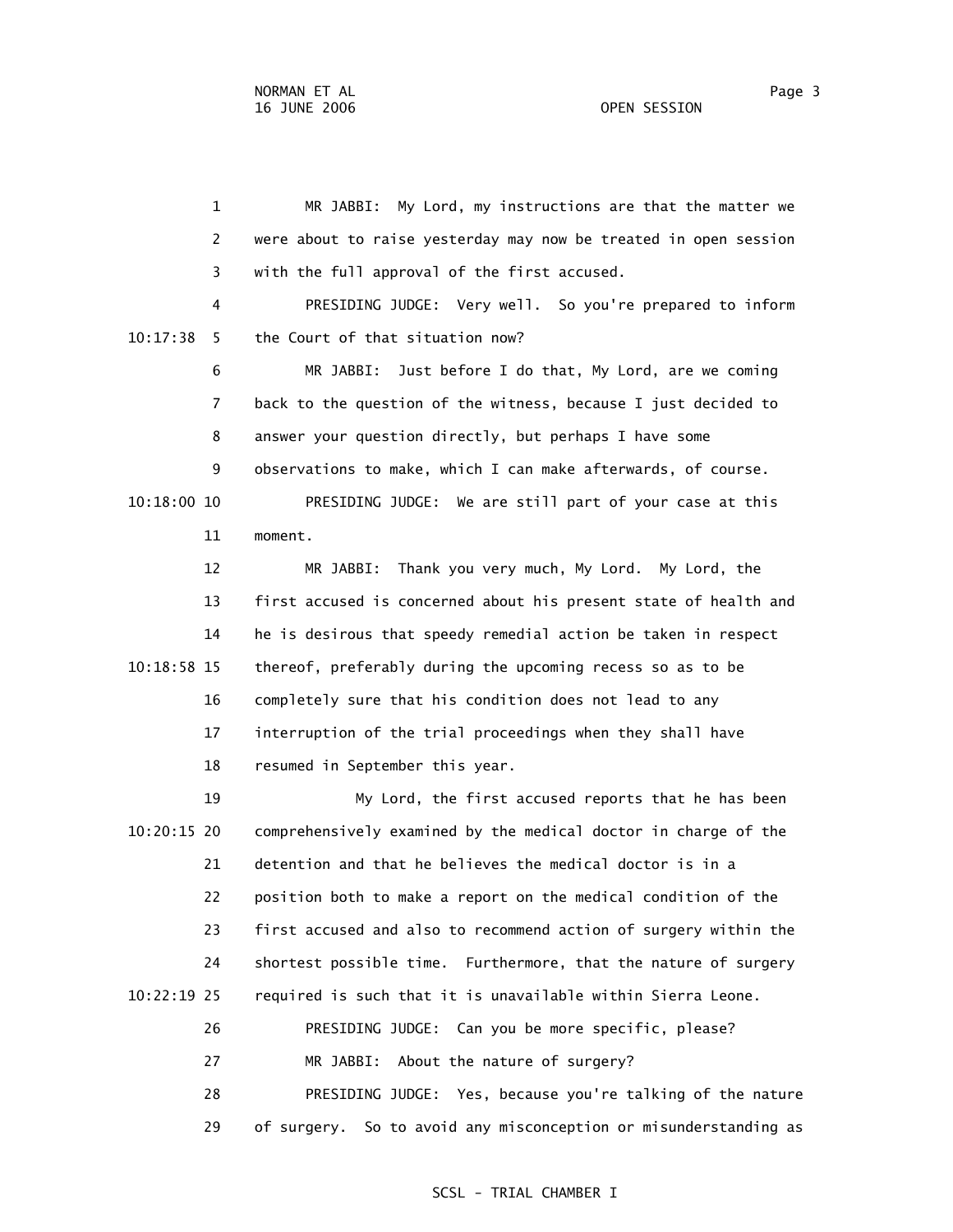1 to what you are talking about. Although I may know, but I think 2 it is fairly important for the record that you clearly explain 3 what you mean by this.

 4 MR JABBI: Yes, My Lord. The said medical condition and 10:23:20 5 surgical action is in respect of a slipped disc factor in the 6 hip, a suspected slipped disc factor in the hip. My Lord, 7 approaches have been made --

 8 PRESIDING JUDGE: Am I to misunderstand what you're saying 9 to suggest that this condition may be cured by a hip replacement? 10:24:11 10 MR JABBI: Yes, My Lord.

 11 PRESIDING JUDGE: And this is the type of surgery you're 12 talking about that is not available in Sierra Leone, that if it 13 is to be done, will have to be carried out outside of Sierra 14 Leone.

10:24:22 15 MR JABBI: Yes, My Lord.

 16 PRESIDING JUDGE: I just want to make it clear, because 17 you've been talking of surgery. A slipped disc per se does not 18 necessarily require surgery. I just want to make sure there is 19 no misunderstanding as to what you're stating.

 10:24:35 20 MR JABBI: Indeed, My Lord. My Lord, I'm very grateful for 21 your very accurate statement of the required surgery. My Lord, 22 approaches have been made, both by the first accused and his 23 defence team, and both by letter and by oral representations to 24 the detention facility officials and the Registry in respect of 10:25:46 25 the need for external surgical treatment of the first accused. 26 JUDGE ITOE: What do you mean by external surgical 27 treatment? You mean evacuation abroad or so on? 28 MR JABBI: Yes, My Lord.

29 JUDGE ITOE: Yes, because externally it could be on the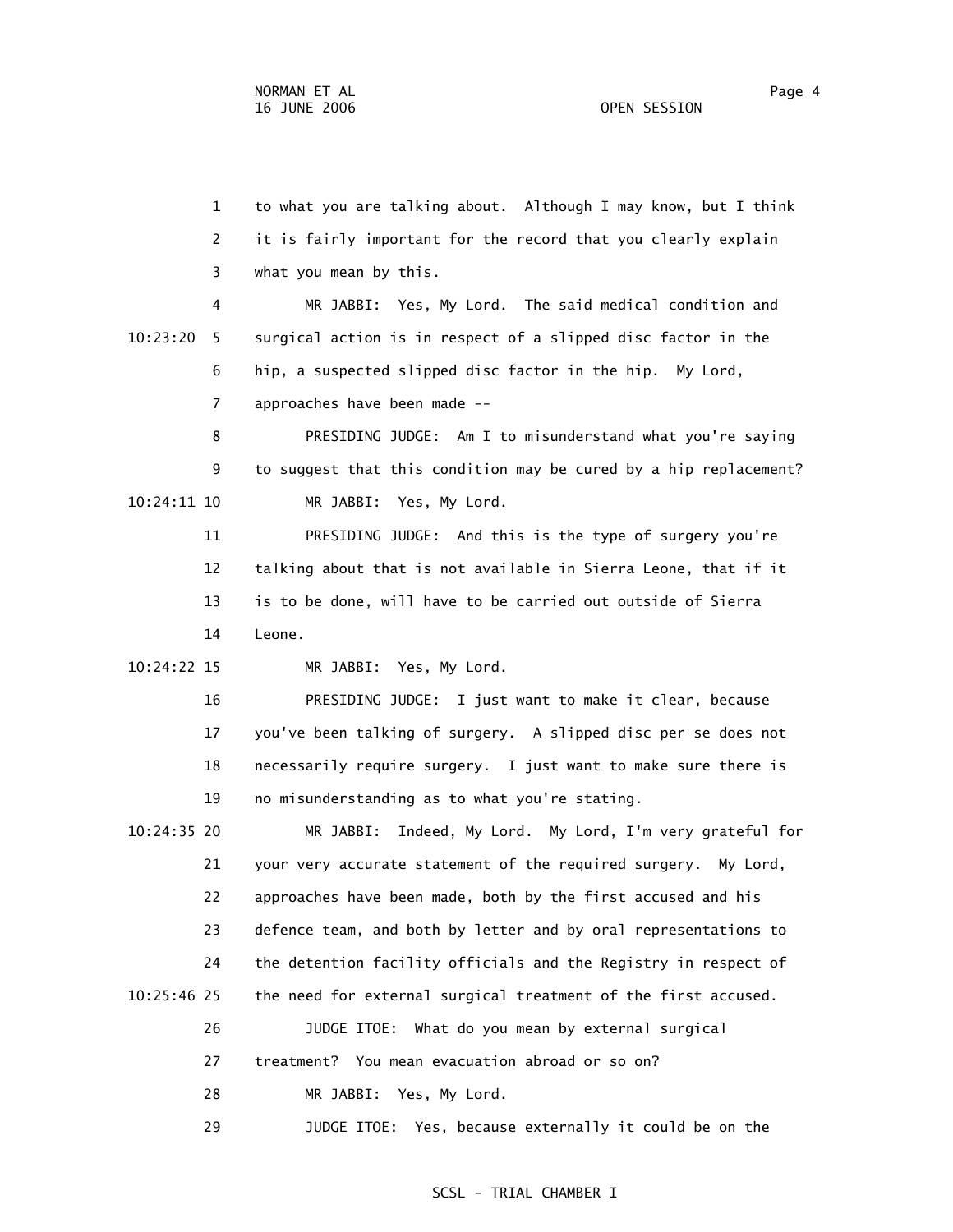1 body. 2 MR JABBI: Except that since I have spoken of a slipped  $3$  disc  $-$  4 PRESIDING JUDGE: Outside of the country, outside of Sierra 10:26:22 5 Leone? 6 MR JABBI: Outside of Sierra Leone, My Lord. My Lord, the 7 first accused is concerned about his safety and security during 8 that operation, not only if it were to be conducted in Sierra 9 Leone, which we say is not possible, but also if it were to be 10:27:01 10 conducted anywhere else in Africa. 11 So far, however, My Lord, no response or no satisfactory 12 response has as yet been received from either the detention 13 facility officials or indeed from the Registry in respect of the 14 need for treatment of the first accused abroad. 10:28:20 15 My Lord, as I said earlier, the first accused wishes to 16 intimate to the Court that X-rays have been performed on his hip 17 and that the report in respect thereof would be promptly 18 available from the medical doctor, if the Court so wishes. 19 My Lord, in anticipation of the possible decision for him 10:29:24 20 to be taken abroad for that surgical operation, the first accused 21 has already supplied to the authorities the relevant travel 22 authorisations insofar as passport and such travel documents are 23 concerned. 24 In order, therefore, that his medical condition does not

 10:30:46 25 occasion any interruption of trial proceedings when they shall 26 have resumed in September this year, the first accused hereby 27 wishes to urge the Court most respectfully, and he does so urge, 28 that the Court give consideration to this situation with a view 29 to urgently determining the need for the first accused to receive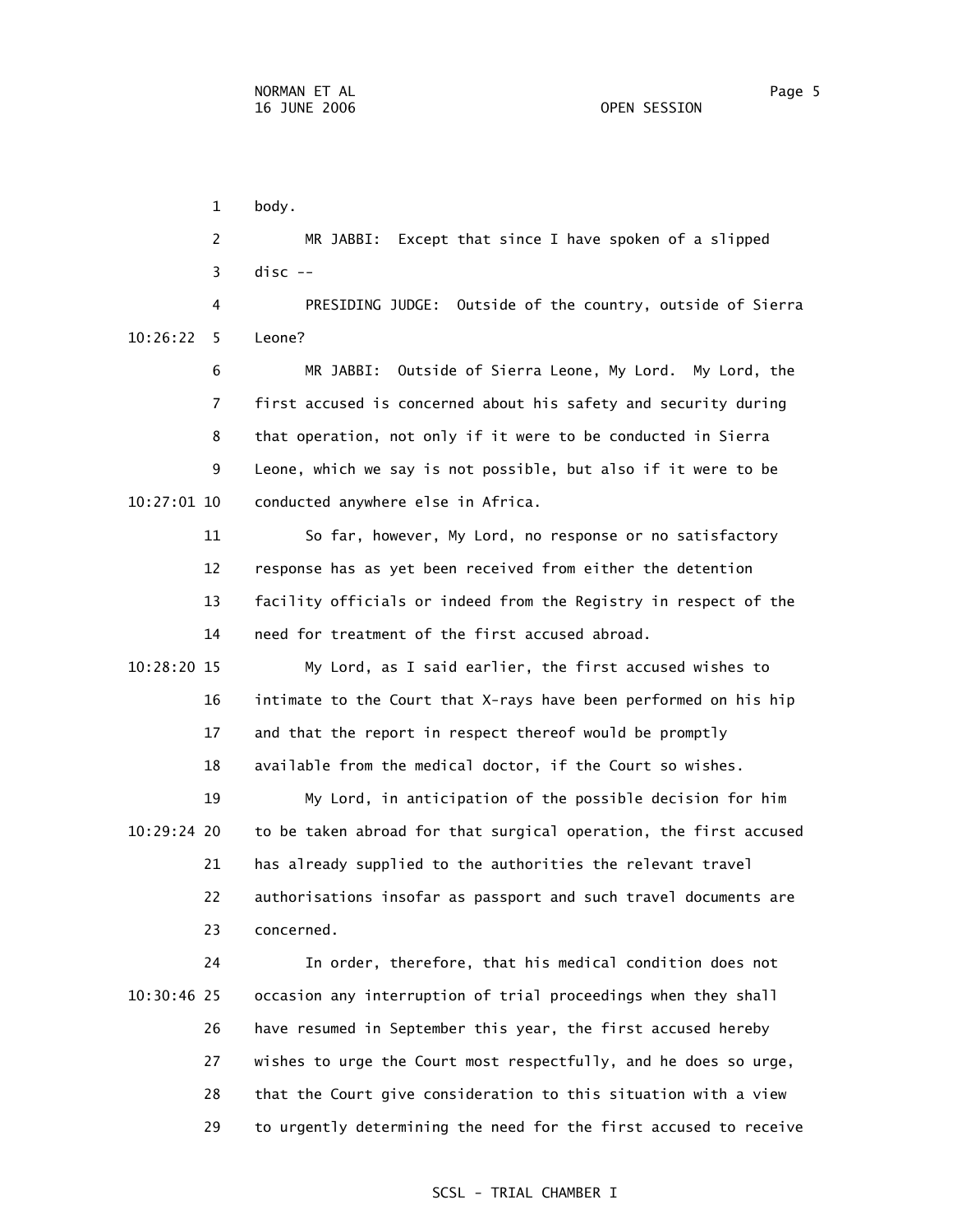1 surgical treatment for his hip condition as soon as possible 2 during the coming recess of this Court, that is to say, the 3 recess from June to September 2006. 4 My Lords, the first accused also wishes to urge that the 10:34:00 5 medical doctor be immediately requested both to make an oral 6 statement in respect of the first accused's condition to the

> 8 recommendation in respect of the matters outlined in this 9 submission.

7 Court, and also to furnish the Court with a report and a

 10:35:28 10 Finally, My Lord, the first accused wishes it to be 11 emphasised that he's concerned about the timing and the need for 12 urgent immediacy in determining it arising from his own condition 13 as he feels it and, as has been reported to him medically, and 14 also from his genuine concern that that condition does not in any 10:37:01 15 way interfere with or interrupt trial proceedings come 16 September --

 17 JUDGE ITOE: Trial proceedings. What of his own health? 18 You are emphasising trial proceedings. I think his health is 19 very capital.

 10:37:19 20 MR JABBI: My Lord, that is what I think I stressed. 21 JUDGE ITOE: You have emphasised this three times. You are 22 not talking of the concern for his health, it's trial

23 proceedings?

 24 MR JABBI: That is what I stated first, My Lord. I said 10:37:33 25 his concern arises from both his medical condition as he feels it 26 and as has been reported to him, but also from his determination 27 that his condition should not in any way interfere with or 28 interrupt trial proceedings come September 2006. For all of us, 29 of course, and I hasten to add for the whole country indeed, his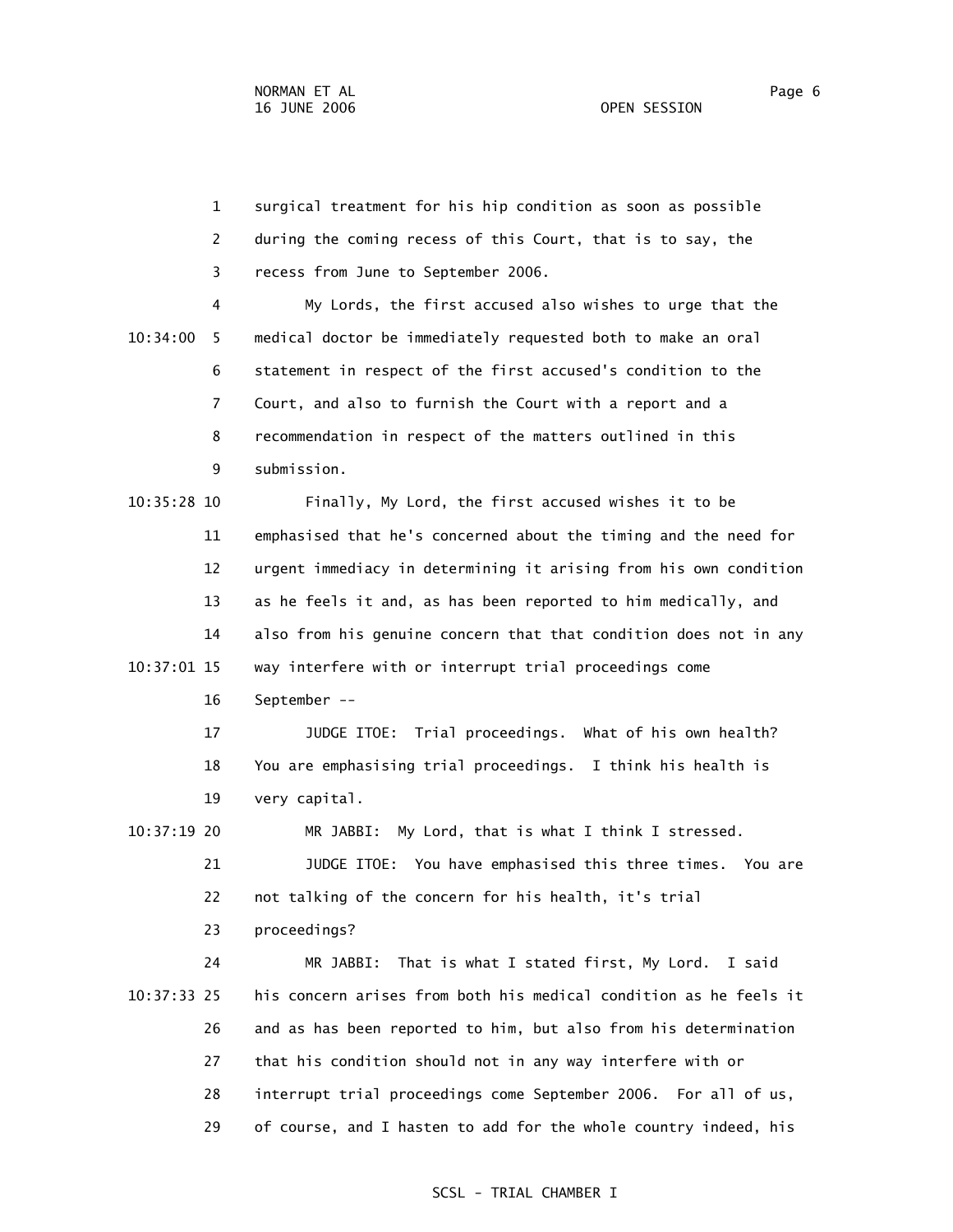1 health condition is paramount and his speedy recovery and total 2 recovery is an absolute immediate necessity. Thank you very 3 much, My Lords. 4 PRESIDING JUDGE: Thank you. 10:38:28 5 JUDGE THOMPSON: Learned counsel, before you sit down, let 6 me make certain inquiries here of you for my own enlightenment. 7 Is there this point in time, in other words, confirm that or 8 deny, as we speak, a comprehensive medical report in existence? 9 At this point in time, a written comprehensive medical report on 10:38:58 10 the condition of the first accused? 11 MR JABBI: My Lord, the first accused believes that that is 12 the case. 13 JUDGE THOMPSON: That there is in existence, at this point 14 in time, a written comprehensive medical report? 10:39:13 15 MR JABBI: Yes, My Lord. The first accused believes that 16 that is the case. 17 JUDGE THOMPSON: In other words, we have on record 18 something from which the Court can make a determination as to 19 what would be the appropriate measures in terms of judicial 10:39:34 20 intervention here? 21 MR JABBI: As immediately as the Court may wish to do so, 22 My Lord. 23 JUDGE THOMPSON: Very well. So then what, in your 24 judgment, are the factors militating against expediting necessary 10:39:53 25 actions here towards having some remedial action, whether within 26 or outside of this country, for the condition which the first 27 accused is experiencing? In other words, are there some 28 bureaucratic obstacles standing in the way of this exercise which 29 you are asking the Court to embark upon?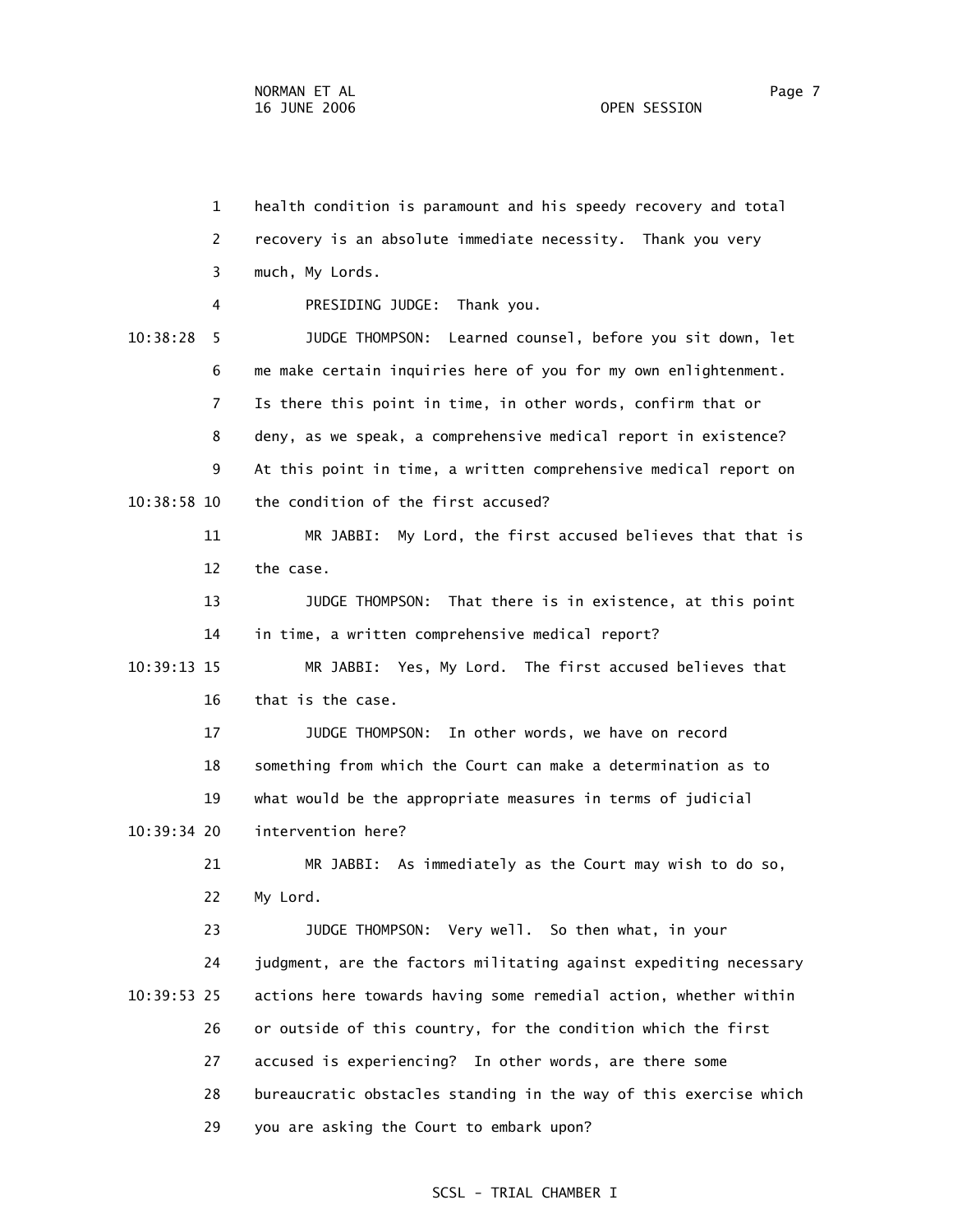1 MR JABBI: My Lord, so far as I can say, the only possible 2 obstacle as at present may well be administrative considerations 3 and processes. 4 JUDGE ITOE: Taking the cue from my learned brother, don't 10:40:47 5 you think that the location for the evacuation could also be 6 posing a problem? 7 MR JABBI: The location? 8 JUDGE ITOE: The location for the evacuation; the country 9 to which he has to be located. Because he has excluded the whole 10:41:08 10 of Africa because of concerns. Don't you think that this may be 11 a playing a role in taking a decision on this matter? 12 MR JABBI: My Lord, that is what I'm referring to as the 13 administrative processes. 14 JUDGE ITOE: No, when you say administrative processes, it 10:41:26 15 looks like therefore they are coming from here. It is the 16 Registrar who is not facilitating it. 17 MR JABBI: No, My Lord. 18 JUDGE THOMPSON: Perhaps my learned brother is in fact on 19 target on that. I deliberately avoided the expression 10:41:39 20 "administrative" and I used "bureaucratic", and I used that word 21 advisedly. 22 MR JABBI: My Lord, I adopt both words advisedly, but only 23 in the sense as My Lord Justice Itoe suggested that it is not 24 inconceivable that the relevant arrangements with the country 10:42:16 25 that will receive him for that purpose may well be taking some 26 time. I do not thereby want to cast any aspersions on 27 administrative intentions as such. 28 PRESIDING JUDGE: Don't you think, Dr Jabbi, there is more 29 than administrative matters involved here. There are some legal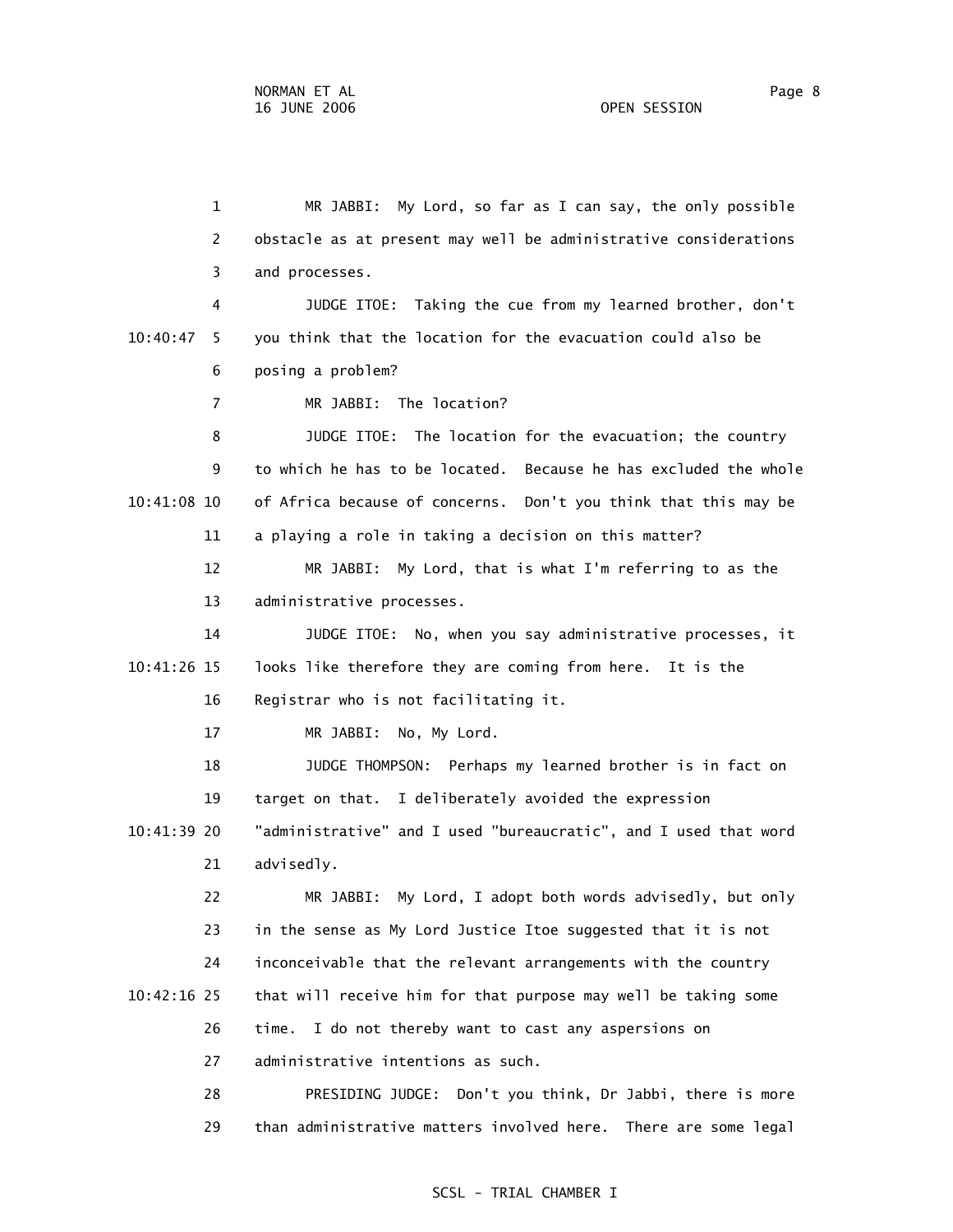1 issues, given the status of the accused at this particular 2 moment. The accused is detained at this particular moment and, 3 therefore, his freedom of movement is limited. Before a person 4 in that situation can move outside, there are some legal 10:43:00 5 impediments to be dealt with and it's more than just 6 administrative issues. There's a lot, I would suggest to you, of 7 legal matters to be dealt with, and it's more than just a few 8 administrative matters to say do you agree or disagree and a 9 paper to be sent away.

 10:43:20 10 MR JABBI: My Lord, that is exactly why we thought the 11 matter should be brought to the Court before the session is 12 closed. Obviously there will be legal implications.

 13 PRESIDING JUDGE: You were asked if there were any 14 problems, you said administrative problems. I'm saying to you 10:43:37 15 it's more than just administrative problems. Administrative 16 problems are compounded by legal ramifications and 17 considerations. It may be a bit more complicated than you seem 18 to imply in this process, as such.

 19 JUDGE THOMPSON: Yes, and perhaps again if that is the part 10:43:56 20 of the difficulty, then it also means that this Court needs to be 21 extremely careful as to how it embarks upon any interventionist 22 policies. I would be quite reluctant to go full scale into 23 recommending any solutions from the Court if you, counsel, are 24 not able to guide us as to precisely what we can do in the 10:44:40 25 peculiar circumstances, having regard to all these problems, 26 administrative, bureaucratic, legal et cetera.

> 27 In other words, what I'm suggesting is that I don't 28 consider it my own function to do your job for you. If you can 29 in fact lead us through and ask us to do certain things, then of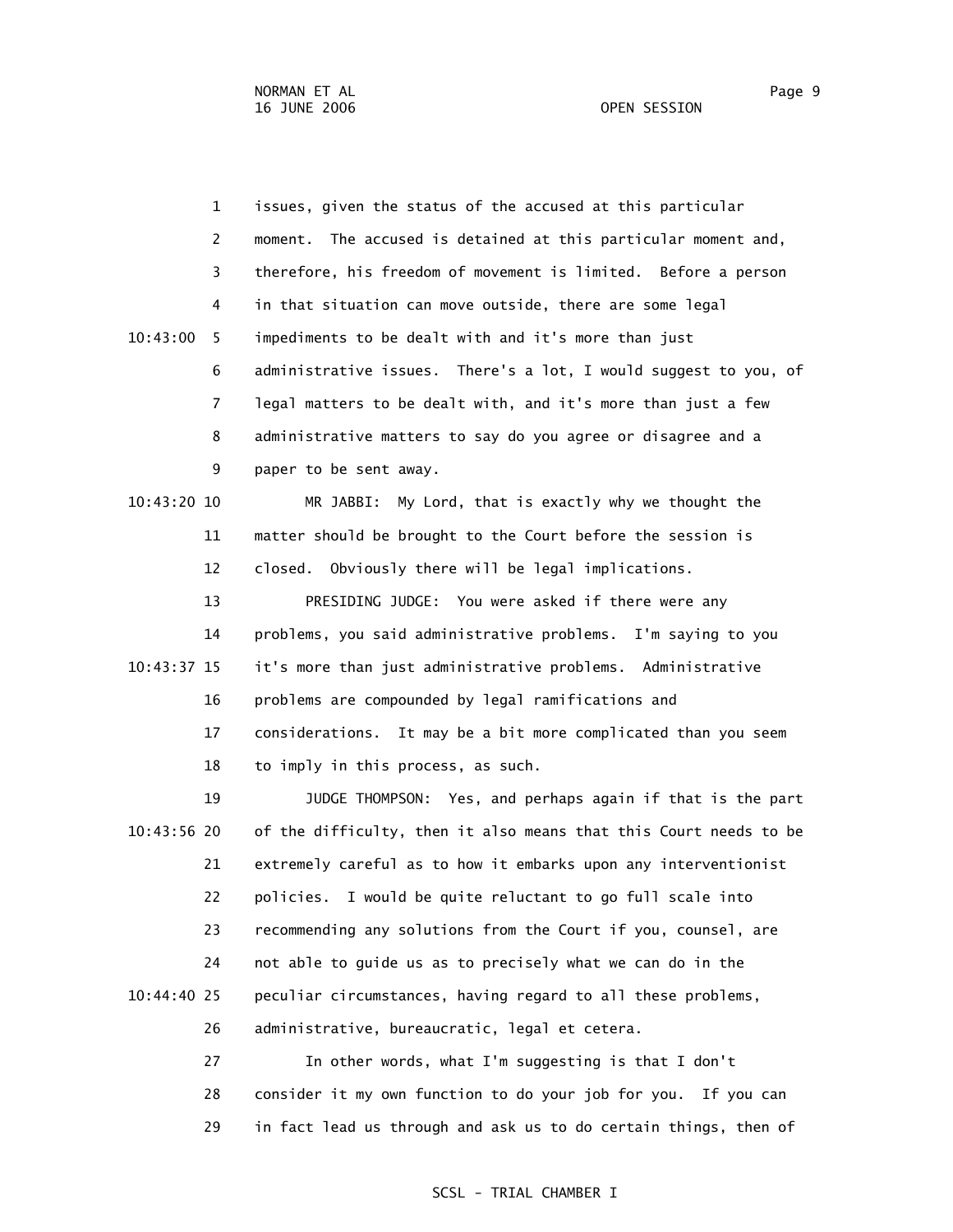| $\mathbf 1$    | course if we think those things are feasible from a judicial      |
|----------------|-------------------------------------------------------------------|
| $\overline{2}$ | perspective, then I'll be ready to endorse any such measures.     |
| 3              | That will be my own position, and I speak for myself.             |
| 4              | My Lord, thank you very much. My Lord, I would<br>MR JABBI:       |
| 10:45:25<br>5  | like to take a leaf out of current reports as at today in respect |
| 6              | of another looming trial before the Special Court. My Lord, it    |
| 7              | is being reported today in the news that Holland is prepared to   |
| 8              | take on the trial proceedings of Taylor, and that Britain, even   |
| 9              | long before the event, is prepared to take him into jail if he is |
| $10:46:19$ 10  | found guilty.                                                     |
| 11             | PRESIDING JUDGE: True, yes.                                       |
| 12             | I believe, My Lord, agreements would have been<br>MR JABBI:       |
| 13             | made with those two countries --                                  |
| 14             | PRESIDING JUDGE: Dr Jabbi, I don't want to get drawn into         |
| 10:46:35 15    | and I don't want to get involved into politics here. I refuse     |
| 16             | completely to be drawn into this arena. If you are making a       |
| 17             | submission --                                                     |
| 18             | I'm leading to the --<br>MR JABBI:                                |
| 19             | PRESIDING JUDGE: Pardon me, Dr Jabbi. As Justice Thompson         |
| 10:46:51 20    | has told you, if you can guide us what this Court, from a legal   |
| 21             | perspective can do, we will hear and listen to you. We don't      |
| 22             | want to be drawn into any politics as to what has been done or    |
| 23             | You're making an application to seek support from this<br>not.    |
| 24             | Chamber and, we're asking you, how is it legally that we can      |
| 10:47:11 25    | support you and/or the first accused in respect to this           |
| 26             | application.<br>This is what we are --                            |
| 27             | Thank you, My Lord. That was just an analogy --<br>MR JABBI:      |
| 28             | JUDGE ITOE: If I may follow up with the learned Presiding         |

29 Judge, are you suggesting that since it has happened that way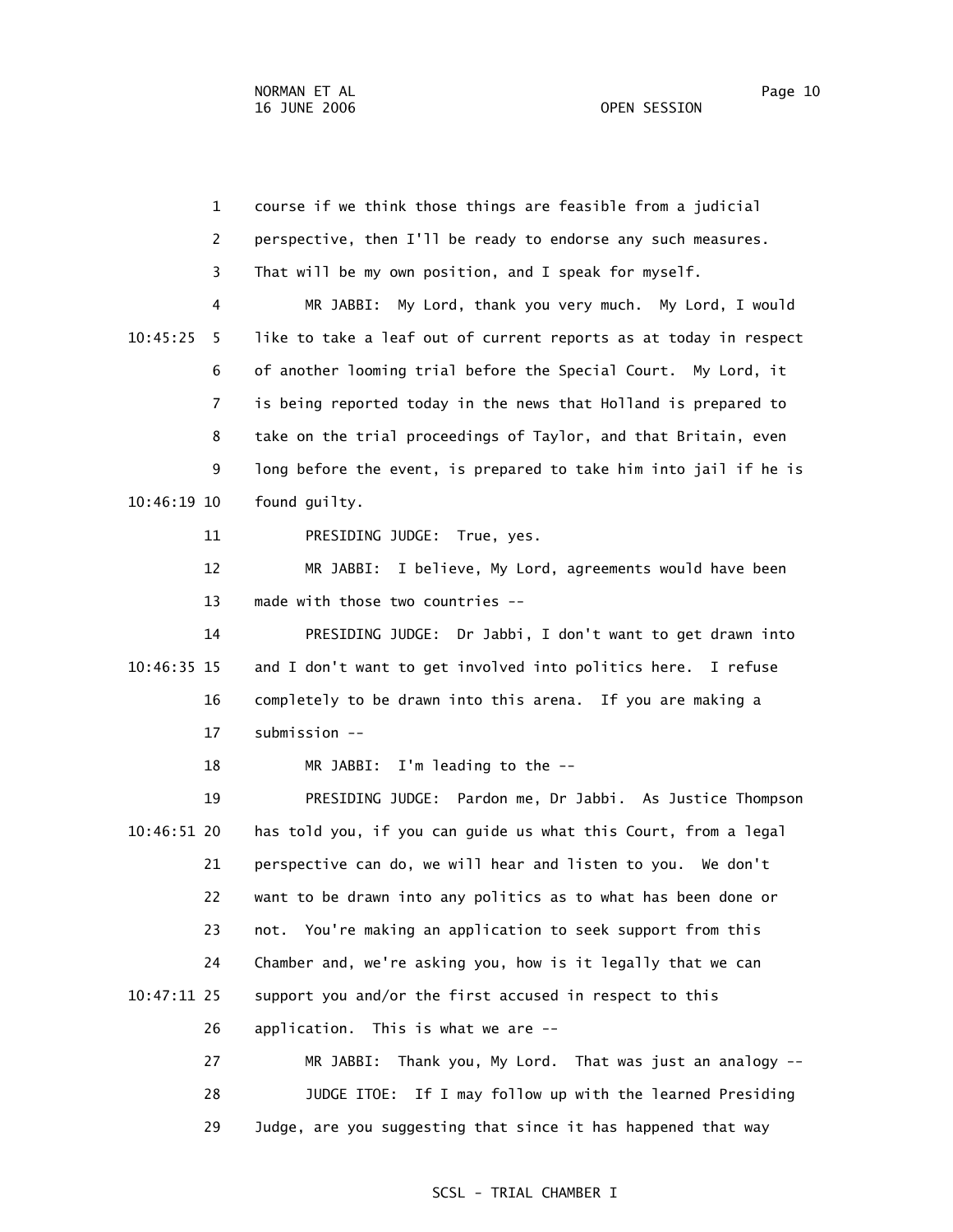1 with Taylor we have the competence of saying that Chief Hinga 2 Norman will be evacuated to London without Blair having been 3 consulted through the normal channels, or to the United States, 4 or whichever country Chief Norman may want to go to. 10:47:46 5 MR JABBI: No, My Lord. I am trying to allude to the 6 possibility that appropriate arrangements by agreement -- 7 PRESIDING JUDGE: Dr Jabbi, all I can say to you, I don't 8 control politics and not politics at the world level, as such. 9 When the United Nations, through the Security Council, makes a 10:48:10 10 decision, I have no say in what they do and how they do it. This 11 is a decision that has been made, and I'm told that the Security 12 Council is also about to pass another resolution about Taylor. 13 That's fine. They can govern themselves. I am not here to 14 control the provisions and how they dispense their wisdom at the 10:48:29 15 united council. It's not my role. 16 MR JABBI: My Lord, it is just an analogy. What I want to 17 say is that appropriate arrangements can be made for an agreement 18 with a receiving country. 19 PRESIDING JUDGE: I agree. 10:48:43 20 JUDGE ITOE: We agree. 21 PRESIDING JUDGE: All we are asking you is tell us -- 22 JUDGE ITOE: We cannot do it from this Court. Let it be 23 handled elsewhere, not here. We are not involved in the politics 24 of it all. 10:48:57 25 PRESIDING JUDGE: How is this tribunal here, in a position, 26 legally speaking, to do anything in this respect? We all agree 27 with what you're saying and we urge that whatever can be done 28 should be done, that's fine. But you're presumably making this

29 application to this Court, this Chamber, because you are of the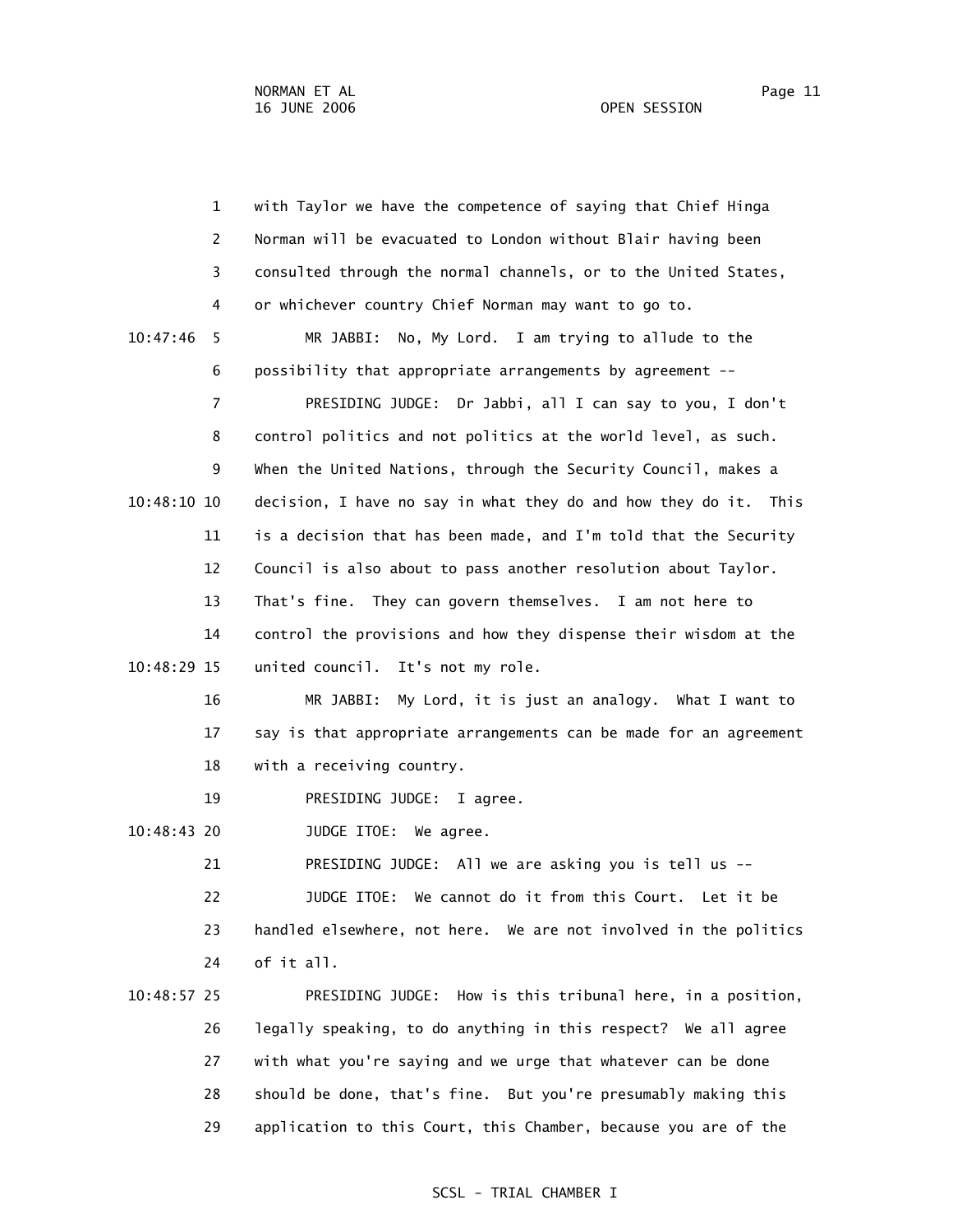1 view that we have some legal authority to impose something. What 2 is it? I mean, we're asking you to tell us what is it we can do, 3 legally speaking. You have, and the first accused, has all our 4 support to say that he should be given the proper treatment and 10:49:32 5 whatever arrangement should be made shall be made, as such, to 6 make it happen. We agree with this.

 7 In addition to that, presumably, you're alerting this Court 8 to this problem and this difficulty because, in addition to 9 receive the moral support of this Court, you're asking for a 10:49:49 10 legal remedy. What is the remedy and how can we legally act to 11 make it happen? We're asking you to provide us with this road 12 map as to how we can do it.

> 13 MR JABBI: My Lord, the Court can certainly invite the 14 medical doctor --

 10:50:19 15 PRESIDING JUDGE: But that doesn't solve the problem. 16 JUDGE THOMPSON: Counsel, I think that if this is quite a 17 complicated and big assignment for you, you can treat this Court 18 with candor and take advisement on it. I was not expecting you, 19 thinking on your feet, to come out with some of the kind of 10:50:40 20 answers, because this is a very serious matter. It concerns the 21 health of one of the accused persons and we know that the 22 safeguards are all there, presumed innocent, and the Court has 23 been invited to intervene in a very important matter. It would 24 seem to me that you should be able to do some research and 10:51:05 25 brainstorming yourself professionally at some point in time and 26 then come up with some important initiatives which are judicially 27 feasible. In other words, as the learned Presiding Judge has 28 said, we're not here to in fact endorse political initiatives. 29 That's not our role.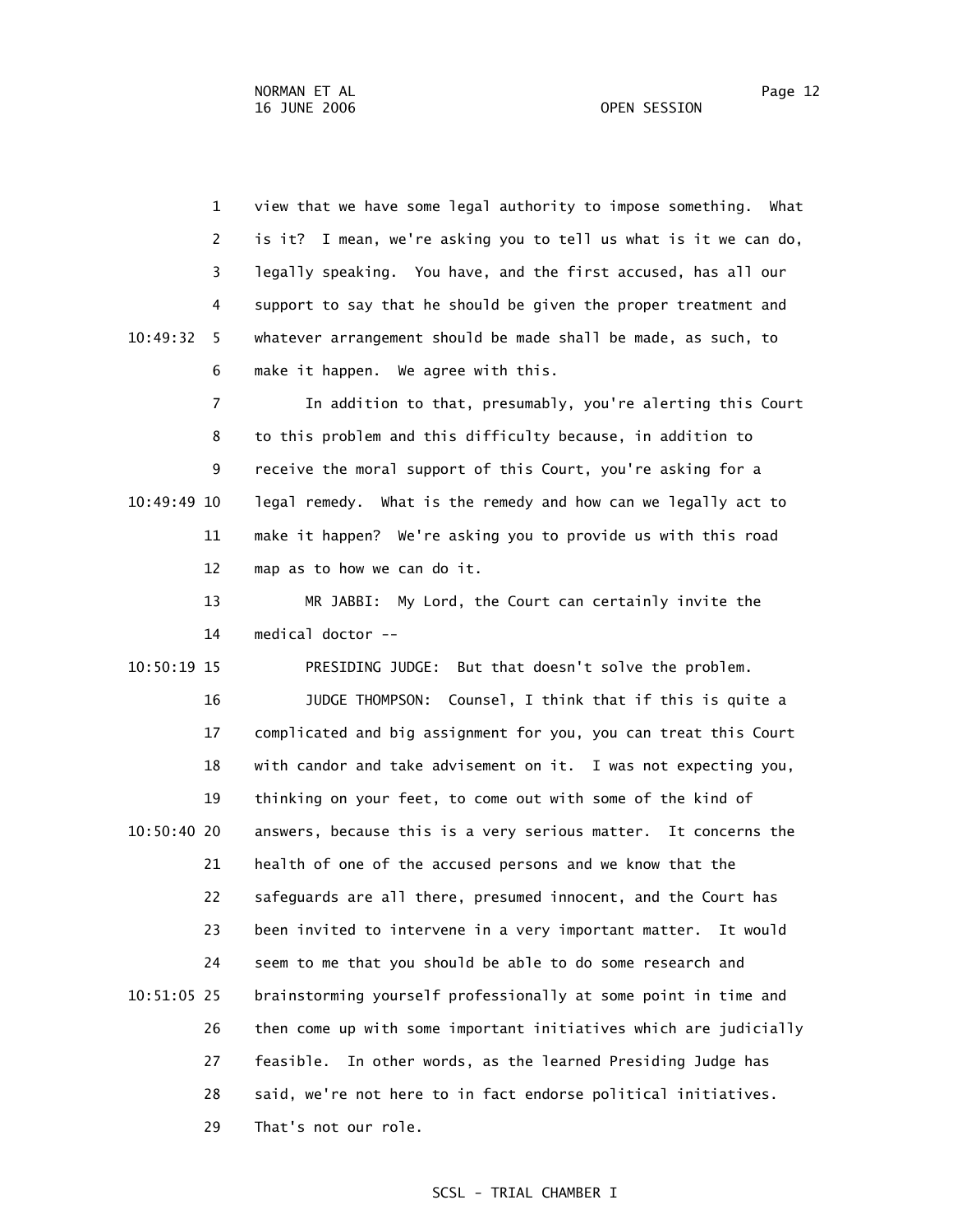1 What is judicially feasible in terms of how we can assist, 2 is making sure that the difficulty now experienced by your client 3 is in fact minimised by some appropriate medical action. That's 4 all I was asking for and I don't think that we were looking for 10:51:52 5 some kind of random thoughts on your side. Why not, if you think 6 you can provide something to us at some point in time, later on 7 than today, go and think about it. I'm not putting you on the 8 spot.

 9 PRESIDING JUDGE: You can certainly do it in writing, 10:52:12 10 Dr Jabbi. As my brother Justice Thompson has just said to you, 11 we know that you might not have come prepared for these kind of 12 questions this morning and we're not asking you necessarily to 13 produce a list of authorities in support of an application your 14 making in this respect. What we're asking you, if you're asking 10:52:31 15 this Court to help your client, we're quite prepared, and we're 16 telling you to try to assist him, but tell us how we can do it, 17 legally speaking. What's our authority to do this and what is it 18 that you think that this Court can legally do to do that? From a 19 legal perspective.

 10:52:48 20 The other aspect, Dr Jabbi, we've told you, and I think I 21 can speak on behalf of the Bench, we hope and we strongly urge 22 the administration to do the utmost to try to come to a 23 satisfactory solution to solve the problem of the first accused 24 and find means to provide this surgery as soon as possible. That 10:53:08 25 we can do. That's all.

> 26 MR JABBI: Thank you very much, My Lord. As a matter of 27 fact, that is the note on which I intended to end. That is to 28 say, that the Court may in fact request the Registrar to use all 29 the means available to him to determine --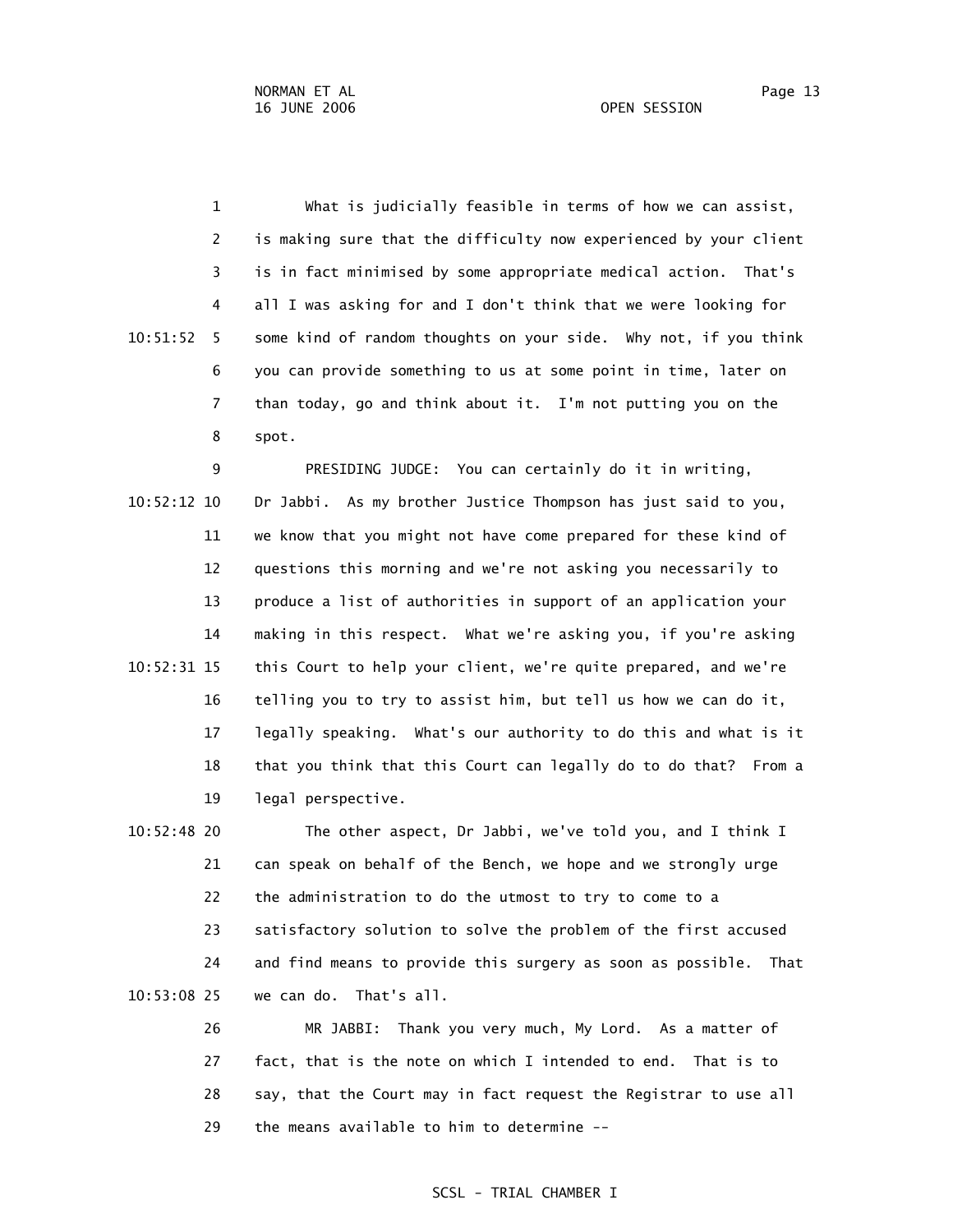1 PRESIDING JUDGE: I can tell you, Dr Jabbi, based on your 2 previous intervention, as such, I have communicated with the 3 Registrar in asking them what action they are -- because what 4 you're raising this morning is sort of a follow-up to what you 10:53:42 5 have raised before. I want to tell you that what you have raised 6 before was not left without any action, as such. I asked to be 7 informed as to what steps have been taken and are being taken to 8 solve that situation.

 9 This is a public record this morning. I've just told you 10:53:59 10 what the views of the Bench are in this respect and we certainly 11 hope that appropriate solutions could be found to satisfy -- and 12 to respond to the medical condition of the first accused and see 13 that he is given the treatments that he needs to have to solve 14 his problem.

 10:54:17 15 MR JABBI: Thank you very much, My Lord. With reference to 16 the recess period as an appropriate time within which that can be 17 done.

 18 PRESIDING JUDGE: Yes, but this is part of obviously -- 19 that's why I say, in this respect, if at all possible, we would 10:54:36 20 certainly and, for the record, urge the Registry and the 21 Registrar to do his utmost to try to find a solution in the 22 upcoming period when we are not sitting in Court and when the 23 accused is not to report for hearing in Court. We hope that it 24 is possible and achievable during that period of time.

10:54:48 25 MR JABBI: Thank you very much, My Lord.

 26 PRESIDING JUDGE: That's the best we can do. As I say, the 27 accused has our entire support, morally speaking, but legally, if 28 you want to push that further, as such, then you have to make a 29 submission in writing to tell us what our legal authority is.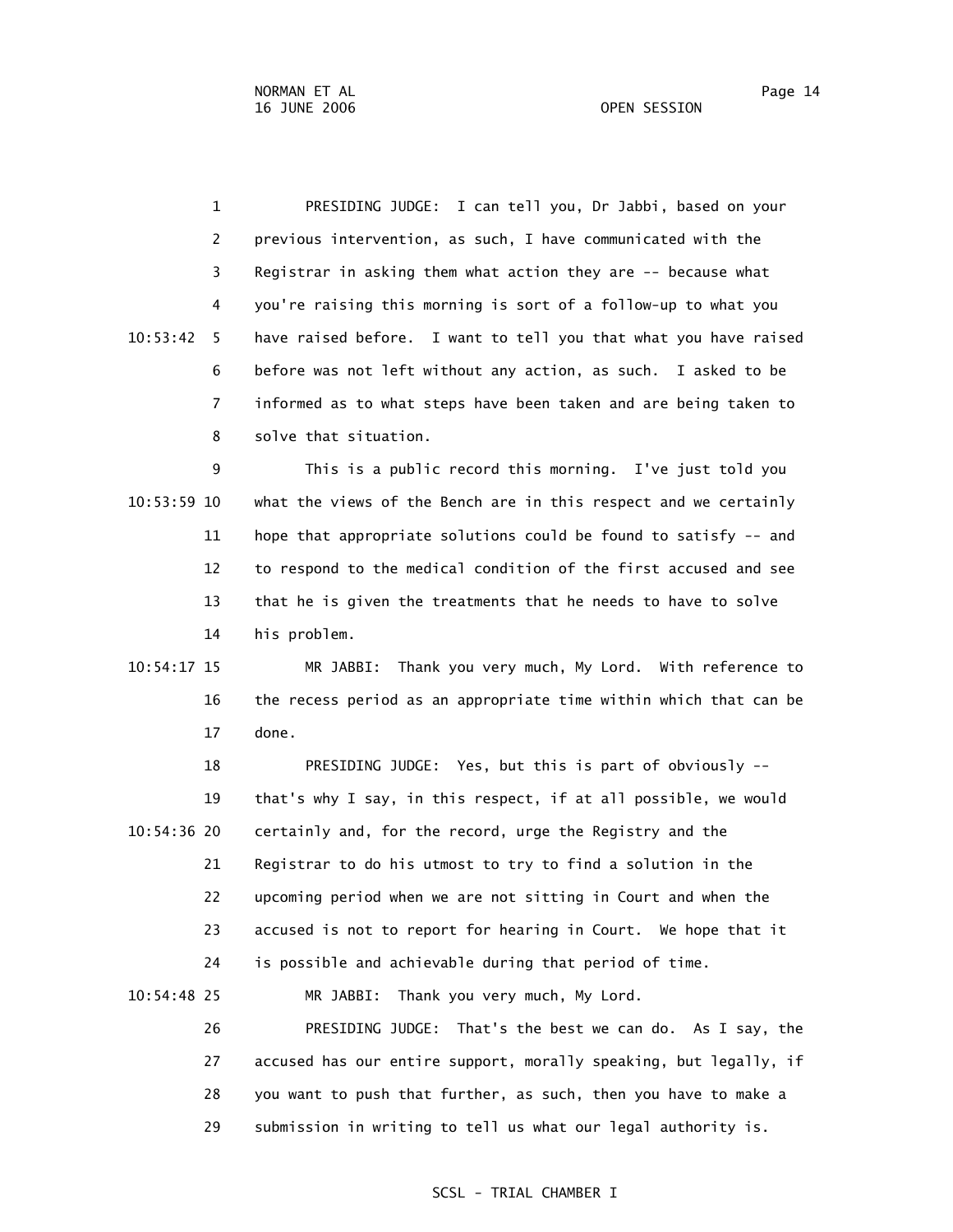1 MR JABBI: As Your Lordship pleases. 2 JUDGE ITOE: I just wanted to draw your attention to the 3 fact that the detention facilities are under the direct 4 administration of the Registrar. 10:55:22 5 MR JABBI: Indeed, My Lord. 6 JUDGE ITOE: We can only maybe make some recommendations 7 and it is for him to ensure the follow-up of those 8 recommendations by passing through whatever channels he needs to. 9 I do not know what your information is or whether you indeed 10:55:44 10 might have been told that the Registrar maybe is doing nothing 11 about it. I do not think so. 12 MR JABBI: Not at all, My Lord. 13 JUDGE ITOE: I do not think so. 14 MR JABBI: That isn't what I want to imply at all. 10:56:00 15 PRESIDING JUDGE: I can assure you, Dr Jabbi, that as soon 16 as the transcript of these proceedings this morning are 17 completed, I will personally make sure that a copy of it is 18 forwarded to the Registrar for his attention. 19 MR JABBI: Thank you very much, My Lord. 10:56:15 20 PRESIDING JUDGE: And he has more to do in this situation 21 than we have. This is the way I look it. 22 MR JABBI: Yes, My Lord. 23 PRESIDING JUDGE: Do you have anything else to bring to the 24 attention of the Court this morning? 10:56:29 25 MR JABBI: My Lord, just to update Your Lordships and the 26 Court on the witness situation, although we already know now from 27 my answer to the first question earlier on that the witness is 28 not available for being led in testimony this morning, My Lord, 29 after yesterday's session I proceeded straight to Parliament and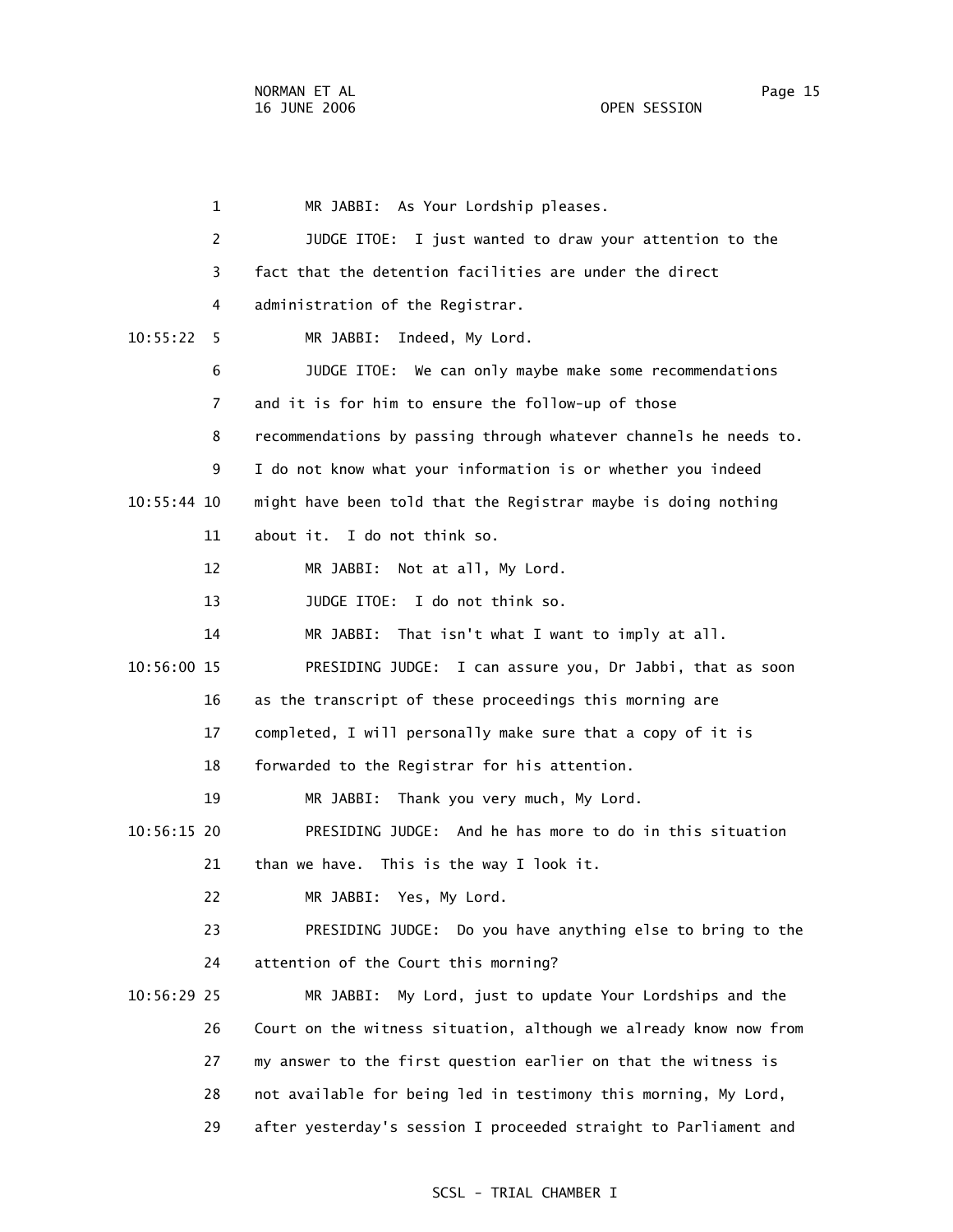1 endeavoured to ascertain from the clerk the likelihood of his 2 being available to testify this morning. 3 Two things were done: First of all, he informed me that 4 this morning they also have their final session sitting and that 10:57:52 5 there were very crucial things that had to be done and had to be 6 done before 2 o'clock today. So that was one impediment. 7 However, he was also able to finally determine what documents he 8 thinks he can make available to us either to be tendered by him 9 in giving evidence or, indeed, as I explained to him, to be 10:58:32 10 alternatively used in a Rule 92bis application. Except that on 11 the documents, there is need for a formal certification which he 12 has requested me to pursue later in the day. I will be going 13 there for that purpose. 14 In those circumstances, we have decided that there is no 10:59:02 15 absolute need for him to be called to the Court for oral

 16 testimony, but that those documents be obtained and the 17 certification attached thereto to be processed by the 92bis 18 means. That is the present situation about our witness number 26 19 on the core list.

10:59:30 20 JUDGE THOMPSON: This decision is firm?

21 MR JABBI: And final, My Lord.

22 JUDGE THOMPSON: Okay.

23 PRESIDING JUDGE: Thank you, Dr Jabbi. Yes, Dr Jabbi.

 24 MR JABBI: Finally, My Lord, in relation to that, we have 11:00:19 25 considered the order of the Court for us to file our 92bis

26 application against 4 p.m. today.

 27 My Lord, we wish to advert to another aspect of the order 28 that was published yesterday in respect of your leave to the 29 first accused's team to defer further evidence in respect of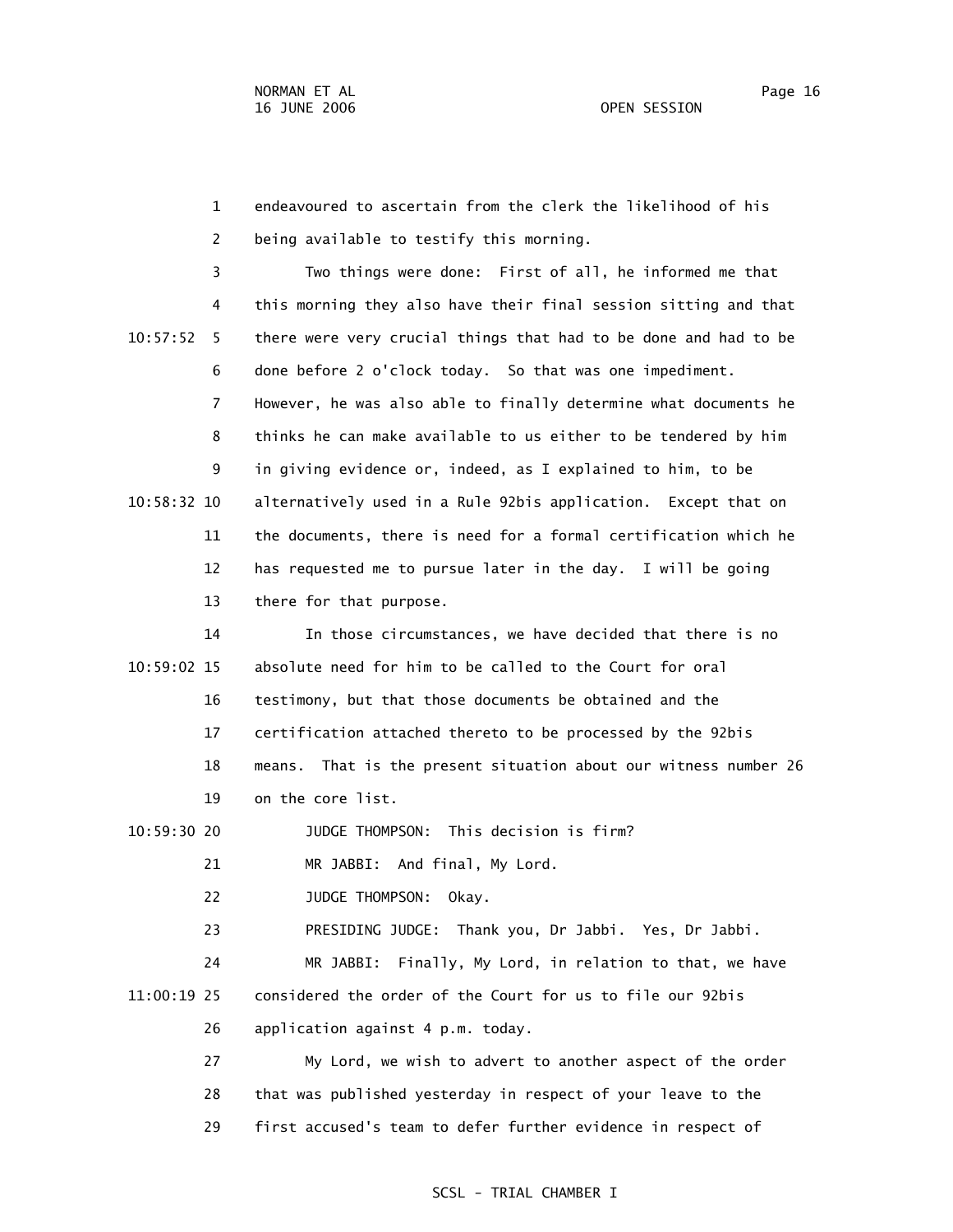1 witness number 21 to September, and that the case of the first 2 accused be closed only after that testimony in September. 3 PRESIDING JUDGE: Dr Jabbi, I told you yesterday, and I 4 will repeat to you today, I am not prepared to discuss the 11:01:37 5 decision. I think the decision speaks for itself. It's quite 6 clear. 7 MR JABBI: No, My Lord, it's not to discuss it. I'm just 8 referring to it in order to give some information. 9 PRESIDING JUDGE: Very well. 11:01:50 10 MR JABBI: Yes, those are the points of reference in the 11 decision in respect of which I wish to give a certain 12 information, My Lord. My Lord, having looked at those points and 13 our own practical situation, we have filed -- 14 JUDGE ITOE: We are aware that you have filed a motion. I 11:02:14 15 don't think I want us to discuss that motion. 16 MR JABBI: It's just to inform Your Lordships. 17 JUDGE ITOE: You have filed that motion. We are not 18 prepared to discuss that motion, not before the parties reply to 19 that. 11:02:27 20 MR JABBI: Indeed, My Lord. I am just informing Your 21 Lordships because the time frame in the order in respect of 22 filing the 92bis application is so short that we thought we 23 should inform you about that motion, and only to inform you this 24 morning about that motion, My Lord. 11:02:48 25 PRESIDING JUDGE: We will assess the merit of your motion 26 in due course when we have all the information and we'll dispose 27 of it accordingly at the time. So we are not to dispose of it 28 this morning, obviously.

29 MR JABBI: No, no, My Lord. I just thought perhaps you may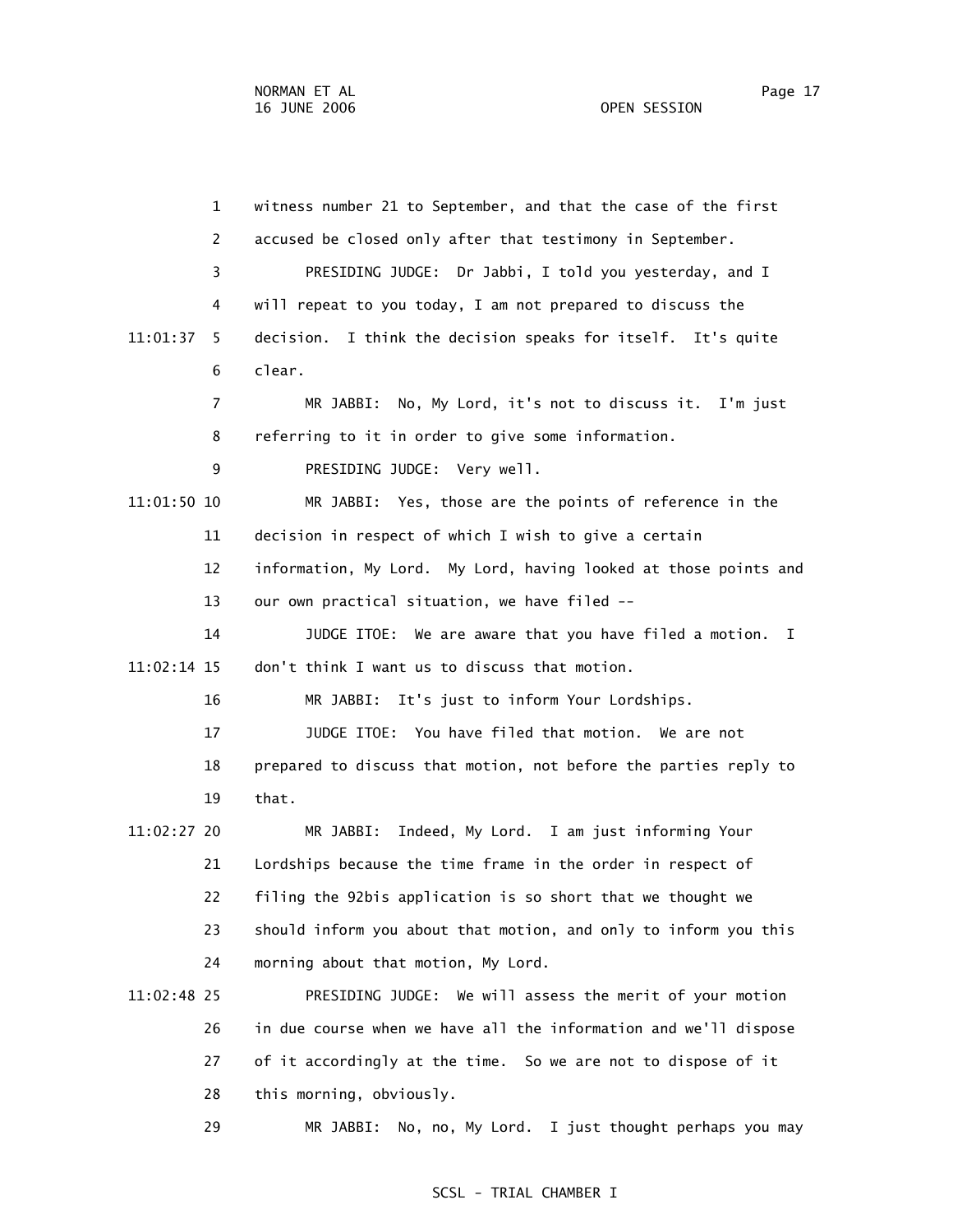1 not have been told about it. 2 PRESIDING JUDGE: We've been informed that you've filed a 3 motion seeking an extension of time. So we'll deal with it in 4 due course when we have all the responses and replies and you 11:03:21 5 will be duly informed of our decision then. 6 MR JABBI: Thank you, My Lord. That is all I wanted to say 7 in respect of that. 8 JUDGE ITOE: I think I would like to say that we will be 9 adopting an accelerated procedure in the exchange of replies in 11:03:37 10 this motion. The parties will be duly informed because I think 11 we want to clarify these issues properly before the session in 12 September. 13 MR JABBI: Thank you very much, My Lord. 14 PRESIDING JUDGE: Dr Jabbi, do you have anything else? 11:04:16 15 That's it? I want to tell you that we will take a short break to 16 just consult on the matter that you've raised and we'll come back 17 in about 10 minutes before we adjourn the proceedings. 18 MR JABBI: Thank you very much, My Lord. 19 PRESIDING JUDGE: Thank you, the Court will recess. 11:05:01 20 [Break taken at 11.05 a.m.] 21 [Upon resuming at 11.26 a.m.] 22 PRESIDING JUDGE: After consultation and in further 23 consideration of the comments that you've made this morning, 24 Dr Jabbi, on behalf of your client, the first accused Mr Norman, 11:27:02 25 we've decided to issue the following ruling: 26 The Chamber, while recognising that the Registrar in 27 the discharge of his duties and responsibilities to oversee and 28 supervise the administration of the detention centre and the

## SCSL - TRIAL CHAMBER I

29 detainees of the Special Court, do urge the Registrar to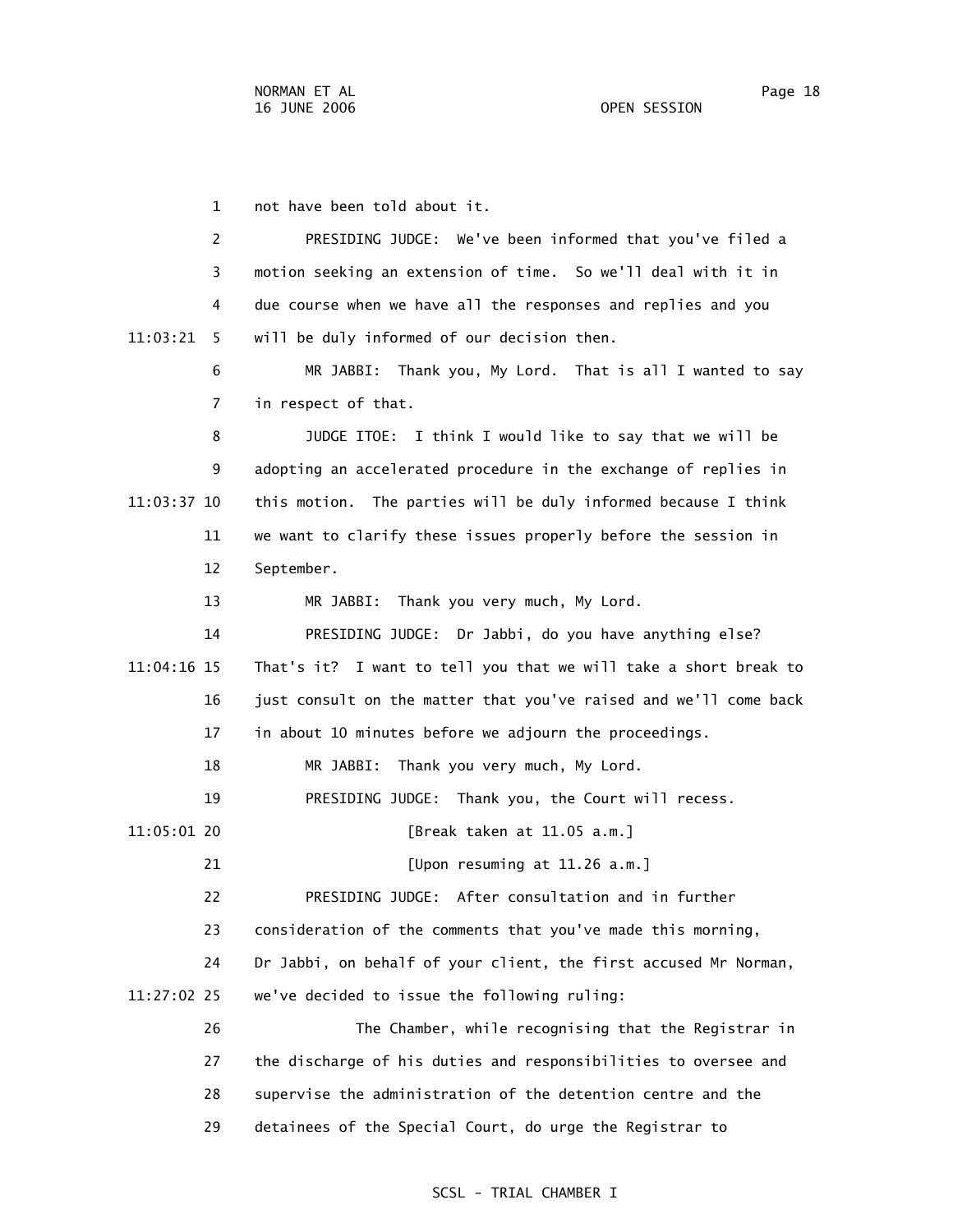1 intensify the action that he has already undertaken to provide 2 remedial solution to the medical problems of the first accused, 3 Mr Sam Hinga Norman. 4 With this, we hope they will provide some assistance 11:27:47 5 to the Registrar as well to proceed in the most expeditious 6 manner to solve this situation. Yes, Dr Jabbi. 7 MR JABBI: Yes, My Lord. I can only say thank you very 8 much and we will also do our best to pursue the matter further. 9 PRESIDING JUDGE: As I said earlier this morning, we will 11:28:25 10 ensure that as soon as the transcript of these proceedings this 11 morning is completed, a copy of it will be forwarded to the 12 Registrar for his information and action. 13 MR JABBI: Thank you very much, My Lord. 14 PRESIDING JUDGE: Thank you. Before we adjourn, is there 11:28:40 15 anything in particular that you wish to raise with the Court? 16 MR KAMARA: No, My Lord. 17 PRESIDING JUDGE: Counsel for second accused? 18 MR DUMBUYA: None. 19 PRESIDING JUDGE: Mr Margai? 11:28:50 20 MR MARGAI: None, My Lord. 21 MR KAMARA: None, My Lord. 22 PRESIDING JUDGE: Thank you. In those circumstances we 23 will adjourn the proceedings of this trial to the session in 24 September to the Status Conference which is to be held on 12th 11:29:07 25 September. 26 I should inform those in attendance this morning that this 27 is my last official duty as the Presiding Judge. The 28 responsibilities of the Presiding Judge to this Chamber will be 29 assumed by my brother Justice Thompson, as of Monday. So when we